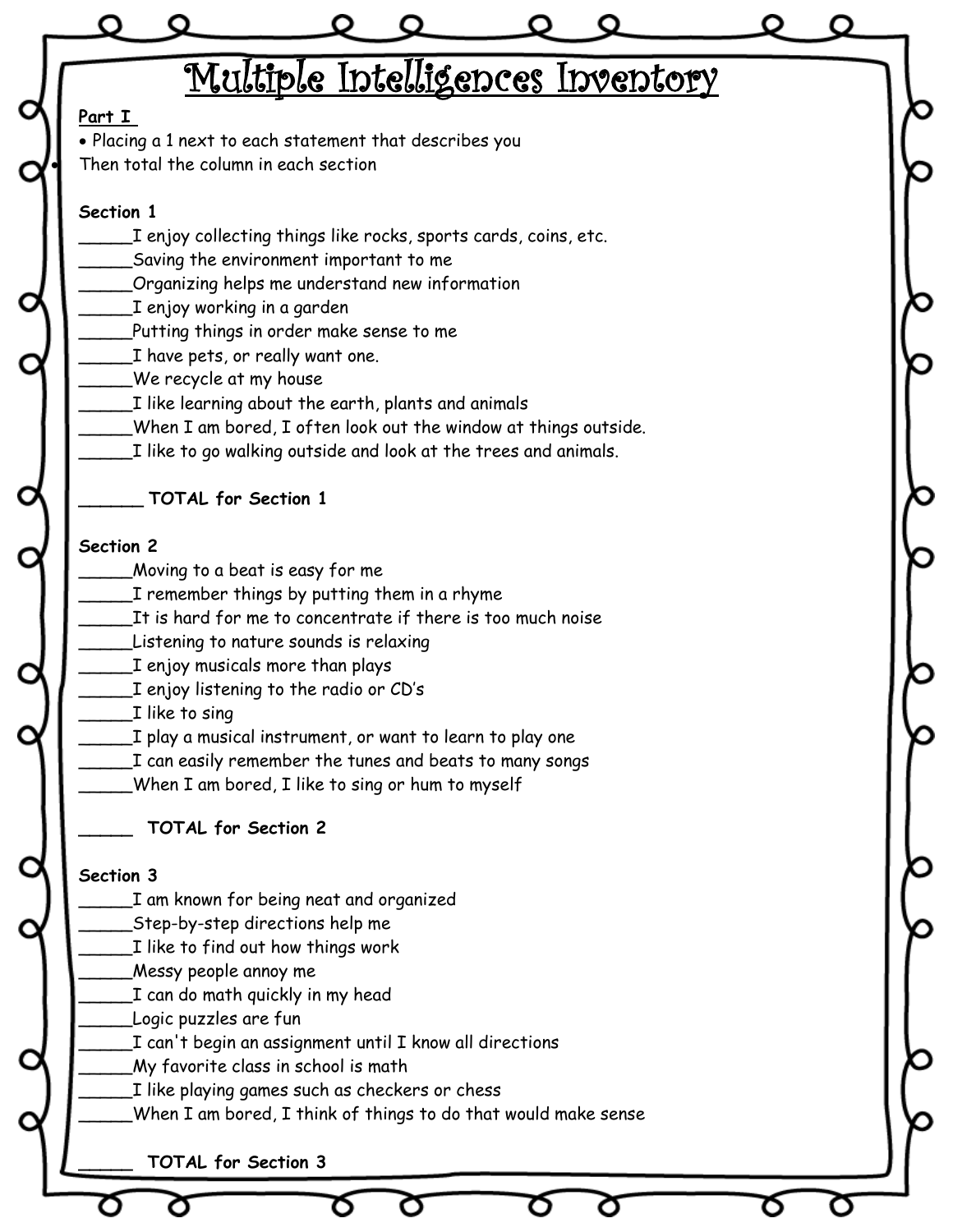| Section 4                         | It is important to know where $I$ belong                              |  |  |
|-----------------------------------|-----------------------------------------------------------------------|--|--|
| I like to question things         |                                                                       |  |  |
| Religion is a big part of my life |                                                                       |  |  |
| I enjoy looking at art work       |                                                                       |  |  |
| Relaxation exercises help me      |                                                                       |  |  |
|                                   | I like traveling to visit inspiring places                            |  |  |
| I enjoy reading inspiring         |                                                                       |  |  |
|                                   | Learning new things is easier when I think I will use them            |  |  |
|                                   | I wonder if there are aliens and UFOs                                 |  |  |
|                                   | It is important to feel like part of the group                        |  |  |
| <b>TOTAL for Section 4</b>        |                                                                       |  |  |
| Section 5                         |                                                                       |  |  |
| I am a leader                     |                                                                       |  |  |
|                                   | I like to do my homework with other people                            |  |  |
| Friends are important to me       |                                                                       |  |  |
|                                   | I belong to more than three clubs or organizations                    |  |  |
| I dislike working alone           |                                                                       |  |  |
| I get along well with most people |                                                                       |  |  |
|                                   | I like to help teach other students                                   |  |  |
| I enjoy learning in groups        |                                                                       |  |  |
| I have many friends               |                                                                       |  |  |
|                                   | When I am bored, I usually start talking to other people              |  |  |
| <b>TOTAL for Section 5</b>        |                                                                       |  |  |
| Section 6                         |                                                                       |  |  |
|                                   | I enjoy making things with my hands                                   |  |  |
| Sports are a big part of my life  |                                                                       |  |  |
| I talk with my hands              |                                                                       |  |  |
| I love to dance                   |                                                                       |  |  |
| Hands-on activities are fun       |                                                                       |  |  |
|                                   | My favorite class in school is gym                                    |  |  |
|                                   | In class, I often tap my hands or feet, or play with my pencil.       |  |  |
|                                   | When learning about something new, I need to pick it up and touch it. |  |  |
|                                   | I have trouble sitting still for more than a few minutes at a time.   |  |  |
|                                   | When I am bored, I need to get up and move around the room.           |  |  |
|                                   |                                                                       |  |  |
| <b>TOTAL for Section 6</b>        |                                                                       |  |  |
|                                   |                                                                       |  |  |
|                                   |                                                                       |  |  |
|                                   |                                                                       |  |  |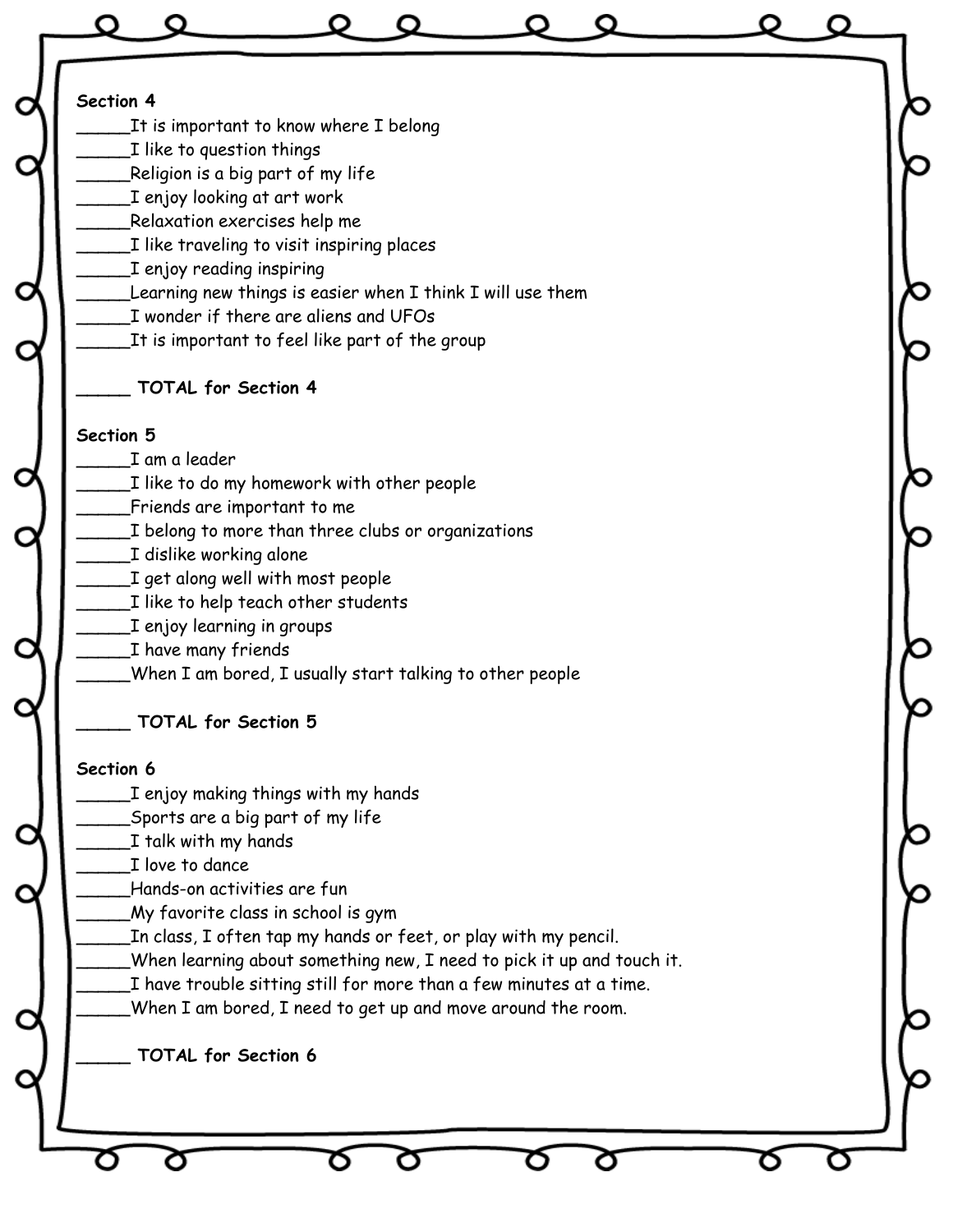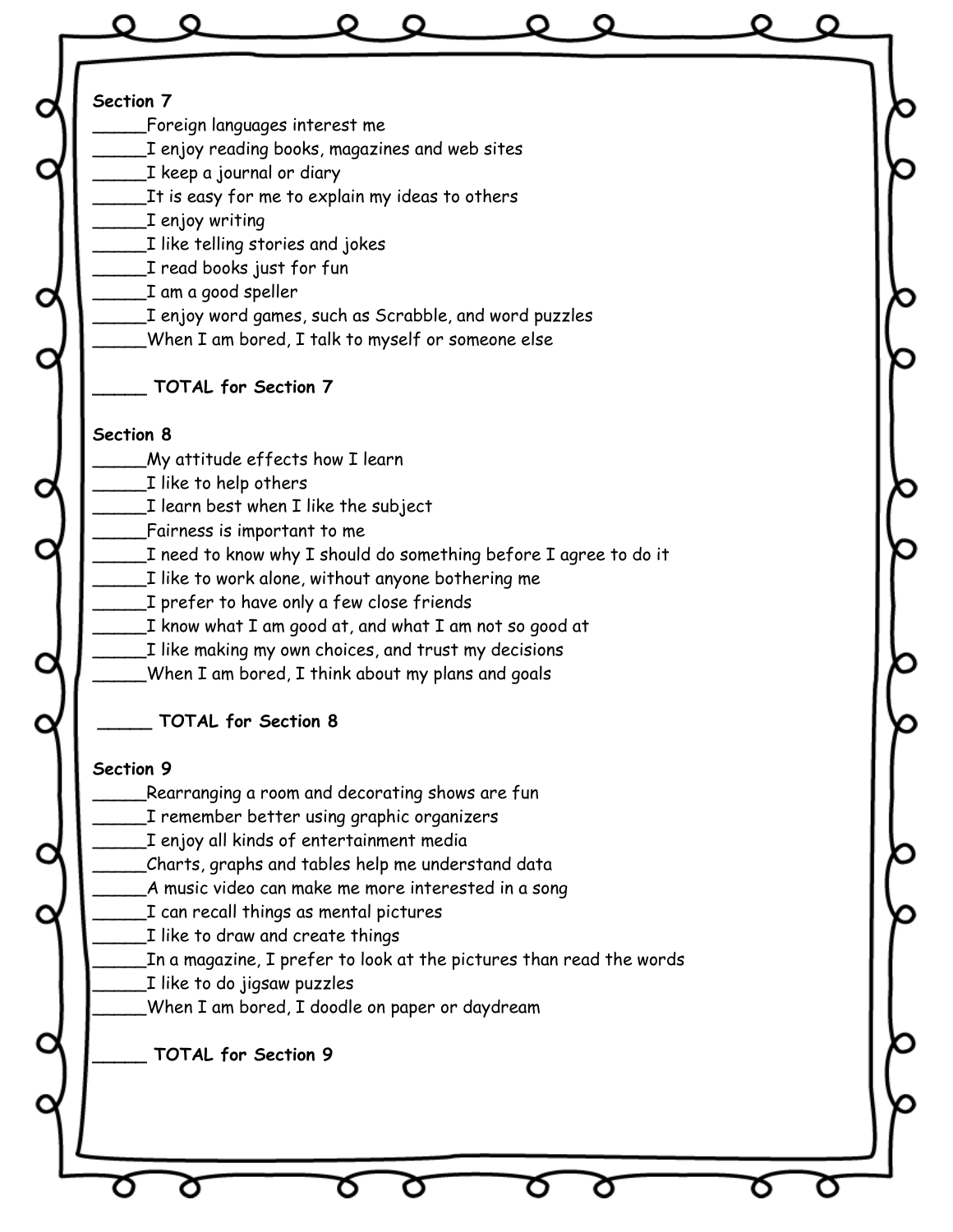| O        | Q                                                         |                              | $\circ$ $\circ$ |                       | O                        | Q             |         |               | O |
|----------|-----------------------------------------------------------|------------------------------|-----------------|-----------------------|--------------------------|---------------|---------|---------------|---|
| Part II  |                                                           |                              |                 |                       |                          |               |         |               |   |
|          | Now copy your total from each section and multiply by 10: |                              |                 |                       |                          |               |         |               |   |
|          |                                                           | Section                      | Total           |                       | Multiply                 |               | Score   |               |   |
|          |                                                           | $\mathbf{1}$<br>$\mathbf{2}$ |                 |                       | <b>X10</b><br><b>X10</b> |               |         |               |   |
|          |                                                           | $\mathbf{3}$                 |                 |                       | <b>X10</b>               |               |         |               |   |
|          |                                                           | $\overline{\mathbf{4}}$      |                 |                       | <b>X10</b>               |               |         |               |   |
|          |                                                           | 5<br>$\boldsymbol{6}$        |                 |                       | <b>X10</b><br><b>X10</b> |               |         |               |   |
|          |                                                           | $\overline{7}$               |                 |                       | <b>X10</b>               |               |         |               |   |
|          |                                                           | 8<br>9                       |                 |                       | <b>X10</b><br><b>X10</b> |               |         |               |   |
|          |                                                           |                              |                 |                       |                          |               |         |               |   |
| Part III | Now plot your scores on the bar graph provided:           |                              |                 |                       |                          |               |         |               |   |
|          | 100                                                       |                              |                 |                       |                          |               |         |               |   |
|          | 90                                                        |                              |                 |                       |                          |               |         |               |   |
|          | 80                                                        |                              |                 |                       |                          |               |         |               |   |
|          | 70                                                        |                              |                 |                       |                          |               |         |               |   |
|          | 60                                                        |                              |                 |                       |                          |               |         |               |   |
|          | 50                                                        |                              |                 |                       |                          |               |         |               |   |
|          | 40                                                        |                              |                 |                       |                          |               |         |               |   |
|          | 30                                                        |                              |                 |                       |                          |               |         |               |   |
|          | 20                                                        |                              |                 |                       |                          |               |         |               |   |
|          | $10$                                                      |                              |                 |                       |                          |               |         |               |   |
|          | $\pmb{0}$                                                 | Sec 1                        |                 | Sec 2   Sec 3   Sec 4 |                          | Sec $5$ Sec 6 | Sec $7$ | Sec $8$ Sec 9 |   |
|          |                                                           |                              |                 |                       |                          |               |         |               |   |

ర

Ծ

চ

σ

O

O

ৰ্ত

Ø